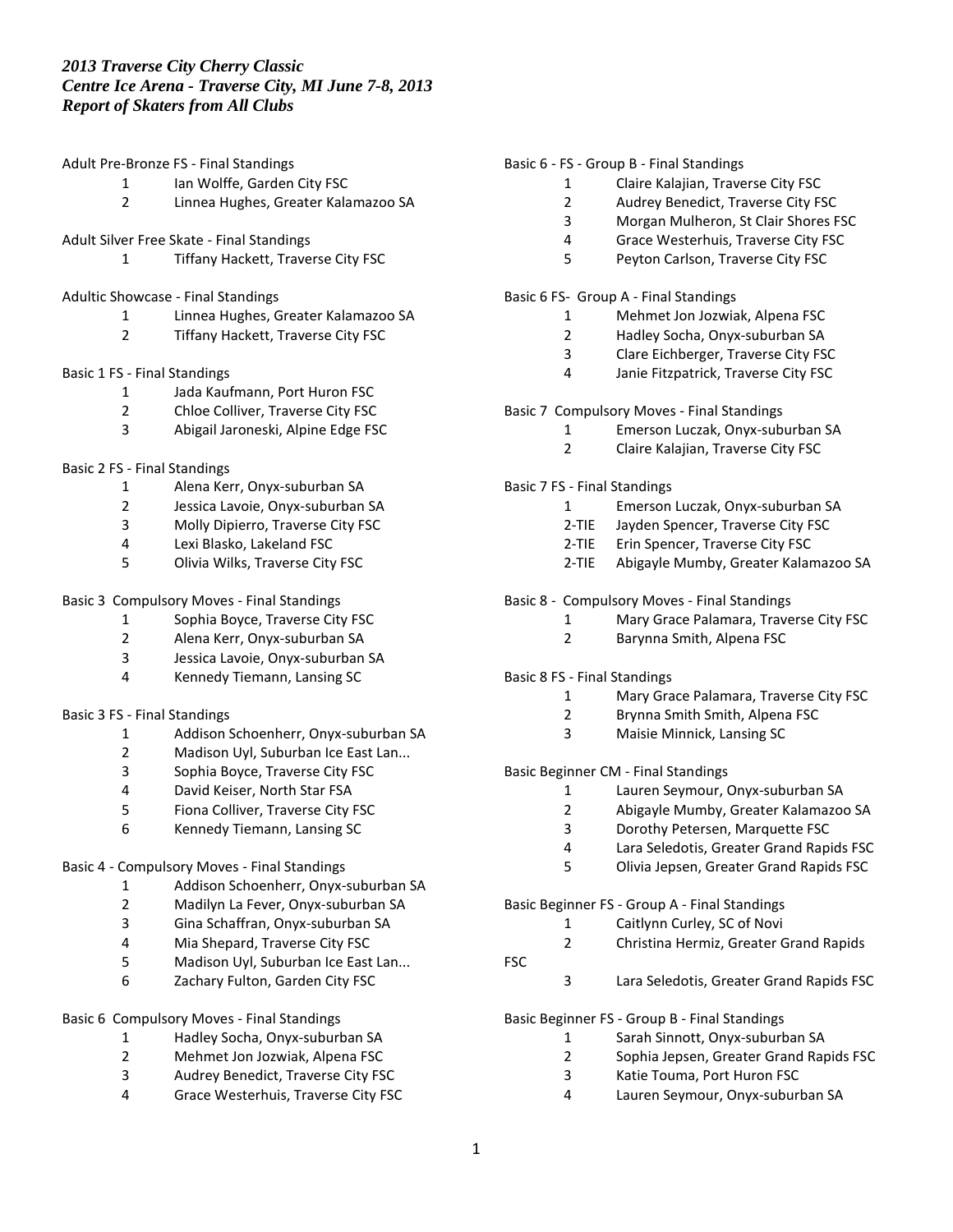#### Beginner Showcase - Final Standings

- Sara Nitschke, Mt. Pleasant FSC
- Jenna Harnick, Mt. Pleasant FSC
- Amanda Reeves, Onyx-Suburban SA
- Jalyn Dubois, Greater Kalamazoo SA
- Zoe Pizzuti, Onyx-Suburban SA
- Sal Verduce, Wyandotte FSC
- Natalie Cummins, Midland FSC

### Beginner TT Free Skate - Group A - Final Standings

- Sara Nitschke, Mt Pleasant FSC
- Jalyn Dubois, Greater Kalamazoo SA
- Amanda Reeves, Onyx-suburban SA
- Olivia Wingfield, Traverse City FSC
- Brianna Dortenzio, St Clair Shores FSC
- Lauren Beeman, Traverse City FSC
- Xia Huyck, Traverse City FSC

### Beginner TT Free Skate - Group B - Final Standings

- Kendall Hannemann, Greater Kalamazoo
- SA
- 2 Cate Blair, Greater Kalamazoo SA<br>3 Samantha Coleman, Alpena FSC
- Samantha Coleman, Alpena FSC
- Miranda Larue, Traverse City FSC
- Lillian Rachwal, Lakeland FSC
- Madelyn Picardat, Traverse City FSC
- Kate Loope, Greater Kalamazoo SA
- Cassidy Fulton, Garden City FSC

## High Beginner CM - Group A - Final Standings

- Sydney Upton, Fraser FSC
- 2 Kamryn Dumas, Greater Grand Rapids FSC<br>3 Ava Boruta. Onvx-suburban SA
- Ava Boruta, Onyx-suburban SA
- Sara Nitschke, Mt Pleasant FSC
- Miranda Larue, Traverse City FSC
- Caitlynn Curley, SC of Novi

## High Beginner CM - Group B - Final Standings

- Victoria Reyna Rodriguez, Fraser FSC
- 2 Addyson Luke, Greater Kalamazoo SA<br>3 Shannon O'connor. Wyandotte FSC
- Shannon O'connor, Wyandotte FSC
- Amanda Reeves, Onyx-suburban SA
- Tananya Prankprakma, Greater Grand

Rapids FSC

### High Beginner CM - Group C - Final Standings

- Rachel Tolfree, Traverse City FSC
- Samantha Coleman, Alpena FSC
- Zoe Pizzuti, Onyx-suburban SA
- Cassidy Fulton, Garden City FSC
- Kayleigh O'connor, Wyandotte FSC

### High Beginner FS - Final Standings

- Kamryn Dumas, Greater Grand Rapids FSC
- Victoria Reyna Rodriguez, Fraser FSC
- Madalynn Elliott, Little Traverse FSC
- Kayleigh O'Connor, Wyandotte FSC
- Shannon O'Connor, Wyandotte FSC

#### Intermediate Spins - Final Standings

- Brianna Vono, Onyx-Suburban SA
- Julia Griessel, Onyx-Suburban SA
- Emily Melcher, Fraser FSC

### Intermediate TT Freeskate - Final Standings

- Ashley Edmondson, Traverse City FSC
- Taylor Hliebay, Onyx-suburban SA
- Alexandra Polega, Onyx-suburban SA
- Brianna Vono, Onyx-Suburban SA
- Rachel Teets, Dearborn FSC
- Dana Pizarek, Greater Kalamazoo SA
- Annemarie Heitz, Port Huron FSC
- Emily Melcher, Fraser FSC
- Sarah Townsend, Traverse City FSC
- Kathryn Shaw, Port Huron FSC

## Intermediate/Novice Showcase - Final Standings

- Kristen Krantz, Traverse City FSC
- Ellen Tilford, Traverse City FSC
- Kayla Harly

### Junior TT Freeskate - Final Standings

- Bailey Kehrig, Onyx-suburban SA
- Veronica Heitz, Port Huron FSC

### Juvenile Jumps - Final Standings

- Lauren Gibson, Alpine Edge FSC
- Katlin Watson, Port Huron FSC
- Elizabeth Schaffran, Onyx-suburban SA
- Olivia Tomayko, Suburban Ice Macomb
- Madison Wright, Onyx-suburban SA
- Alexandra Polega, Onyx-suburban SA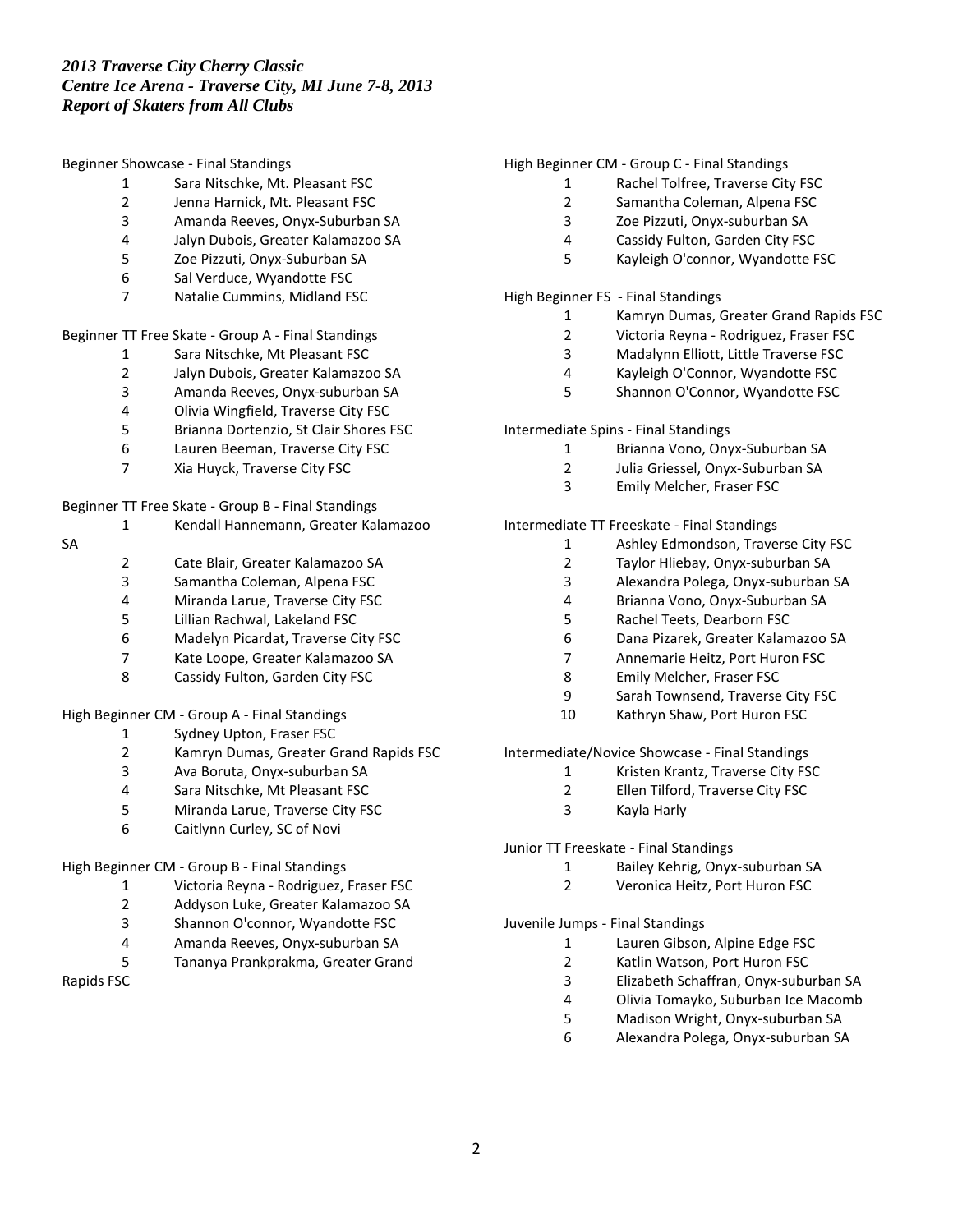Juvenile Spins - Final Standings

- Lauren Gibson, Alpine Edge FSC
- Megan Kehrig, Onyx-suburban SA
- Taylor Hliebay, Onyx-suburban SA
- Angela Doncic, Onyx-suburban SA
- Olivia Tomayko, Suburban Ice Macomb
- Alexandra Polega, Onyx-suburban SA
- Alisha Saile, Garden City FSC

Juvenile TT Freeskate - Final Standings

- Morgan Franks, Onyx-suburban SA
- Madeline Crandle, Greater Kalamazoo SA
- Olivia Tomayko, Suburban Ice Macomb
- Erika Edmondson, Traverse City FSC
- Keegan Snow, Onyx-Suburban SA
- Sloane Wysocki, Lakeland FSC
- Hailey Molin, Lakeland FSC
- Kennedy Davenport, Lakeland FSC
- Alexandra Wisnewski, Lakeland FSC

Limited Beginner TT Free Skate - Final Standings

- 1 Sydney Upton, Fraser FSC<br>2 Cenedra Hawn. Greater Ka
- Cenedra Hawn, Greater Kalamazoo SA
- Jenna Harnick, Mt Pleasant FSC
- Kiley Tiemann, Lansing SC
- Laina Heydens, Suburban Ice Macomb
- Estelle Eichberger, Traverse City FSC
- Elizabeth Mumby, Greater Kalamazoo SA
- Olivia Jepsen, Greater Grand Rapids FSC

Low Beginner CM - Group A - Final Standings

- Katie Touma, Port Huron FSC
- Lauren Beeman, Traverse City FSC
- Jacob Meyering, Greater Grand Rapids FSC
- Sal Verduce, Wyandotte FSC
- Sophia Jepsen, Greater Grand Rapids FSC

Low Beginner CM - Group B - Final Standings

- Olivia Wingfield, Traverse City FSC
- Jayne Petersen, Marquette FSC
- Jenna Harnick, Mt. Pleasant FSC
- Nelle Lindholm, Greater Grand Rapids FSC
- Leyna Heydens, Suburban Ice-Macomb
- Xia Huyck, Traverse City FSC

## Low Beginner FS - Group A - Final Standings

- Lexie Lafata, Lakeland FSC
- Ava Boruta, Onyx-suburban SA
- Jacob Meyering, Greater Grand Rapids FSC
- Alicia Dell, Lakeland FSC
- Tananya Prankprakma, Greater Grand
- Rapids FSC
	- Brittlynn Elliott, Little Traverse FSC
	- Riley Shore, Wyandotte FSC
- Low Beginner FS Group B Final Standings
	- Rachel Tolfree, Traverse City FSC
	- Natalie Cummins, Midland FSC
	- Therese Wisniewski, Alpine Edge FSC
	- Nelle Lindholm, Greater Grand Rapids FSC
	- Jayne Petersen, Marquette FSC
- Novice Jumps Final Standings
	- Meghan Murphy, Onyx-suburban SA
	- Bailey Kehrig, Onyx-suburban SA
	- Julia Griessel, Onyx-suburban SA

### Novice TT Freeskate - Final Standings

- Ellen Tilford, Traverse City FSC
- Katherine Pudduck, Lakeland FSC
- NSD Bronze Pattern Dance Final Standings
	- Hannah Neumann, Iceland Competitive E...
	- Dana Pizarek, Greater Kalamazoo SA

NSD Bronze Pattern Dance - Standings for the First Dance

- Hannah Neumann, Iceland Competitive E...
- Dana Pizarek, Greater Kalamazoo SA

NSD Bronze Pattern Dance - Standings for the First Final Round Dance

- Hannah Neumann, Iceland Competitive E...
- Dana Pizarek, Greater Kalamazoo SA

NSD Gold Pattern Dance - Final Standings

Jenna Blackburn, Greater Kalamazoo SA

NSD Gold Pattern Dance - Standings for the First Dance

Jenna Blackburn, Greater Kalamazoo SA

NSD Gold Pattern Dance - Standings for the First Final Round Dance

Jenna Blackburn, Greater Kalamazoo SA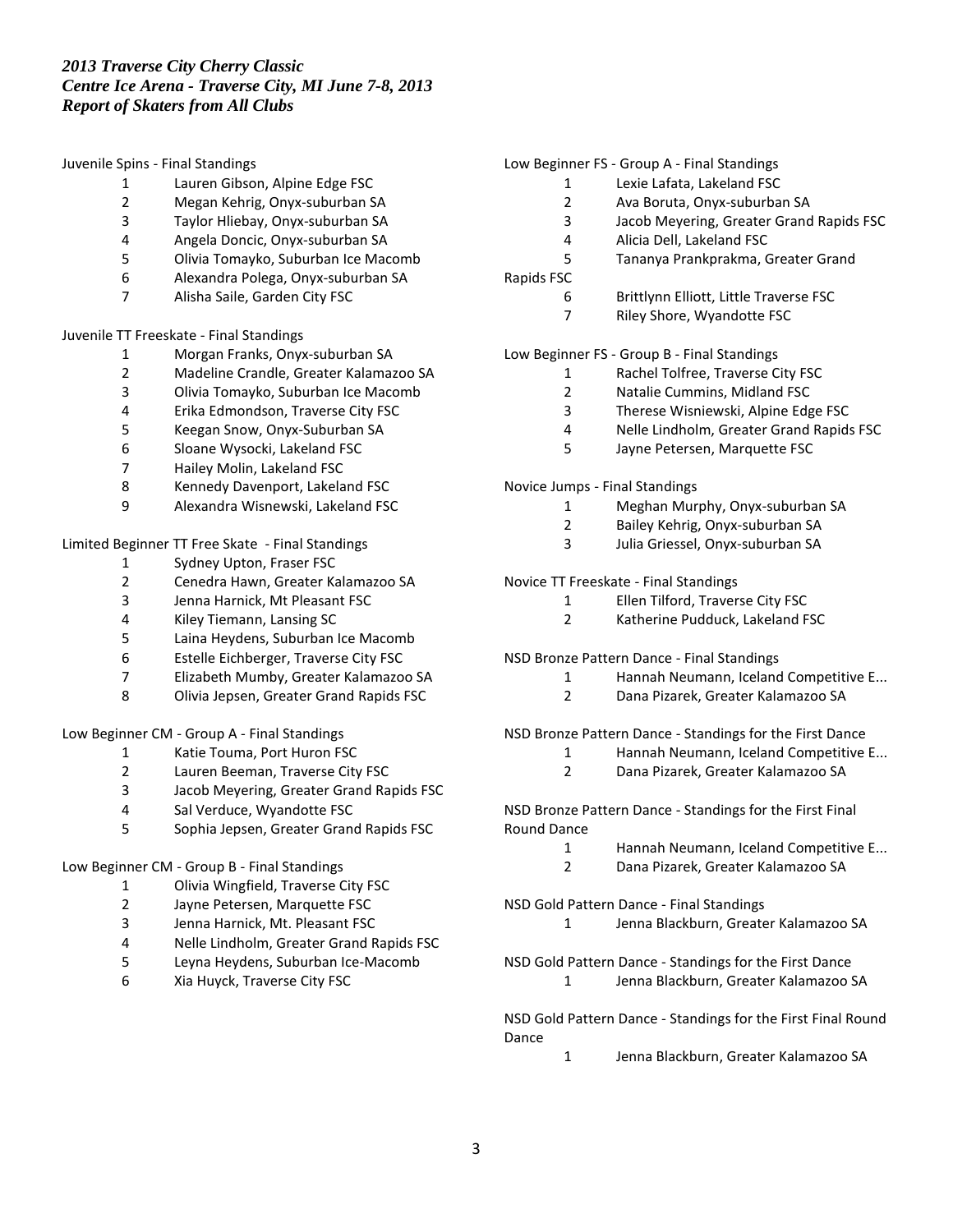NSD Intermediate Combined - Final Standings

- Sophie Cucci, Greater Kalamazoo SA
- Nicolette Orlando, SC of Novi
- Kara Klomparens, Greater Kalamazoo SA
- Evan Ruze Walter, Columbine FSC
- Sarris Jones, Greater Kalamazoo SA
- Madeline Crandle, Greater Kalamazoo SA

NSD Intermediate Combined - Standings for the First Dance

- Sophie Cucci, Greater Kalamazoo SA
- Evan Ruze Walter, Columbine FSC
- Sarris Jones, Greater Kalamazoo SA
- Nicolette Orlando, SC of Novi
- Kara Klomparens, Greater Kalamazoo SA
- Madeline Crandle, Greater Kalamazoo SA

NSD Intermediate Combined - Standings for the Free Dance

- Kara Klomparens, Greater Kalamazoo SA
- 2 Nicolette Orlando, SC of Novi<br>3 Sophie Cucci. Greater Kalama:
- Sophie Cucci, Greater Kalamazoo SA
- Sarris Jones, Greater Kalamazoo SA
- Evan Ruze Walter, Columbine FSC
- Madeline Crandle, Greater Kalamazoo SA

NSD Intermediate Combined - Standings for the Second Dance

- Sophie Cucci, Greater Kalamazoo SA
- Nicolette Orlando, SC of Novi
- Kara Klomparens, Greater Kalamazoo SA
- Evan Ruze Walter, Columbine FSC
- Sarris Jones, Greater Kalamazoo SA
- Madeline Crandle, Greater Kalamazoo SA

NSD Intermediate Free Dance - Final Standings

- Kara Klomparens, Greater Kalamazoo SA
- Nicolette Orlando, SC of Novi
- Sophie Cucci, Greater Kalamazoo SA
- Sarris Jones, Greater Kalamazoo SA
- Evan Ruze Walter, Columbine FSC
- Madeline Crandle, Greater Kalamazoo SA

## NSD Juvenile Combined - Final Standings

- Nicole Czuhajewski, Greater Kalamazoo SA
- Amy Czuhajewski, Greater Kalamazoo SA
- Olivia Penny, Greater Kalamazoo SA
- Laura Sumner, Greater Kalamazoo SA
- Savana Swarts, Ann Arbor FSC
- Jenna Pizarek, Greater Kalamazoo SA

## NSD Juvenile Combined - Standings for the First Dance

- Amy Czuhajewski, Greater Kalamazoo SA
- Olivia Penny, Greater Kalamazoo SA
- Nicole Czuhajewski, Greater Kalamazoo SA
- Laura Sumner, Greater Kalamazoo SA
- Savana Swarts, Ann Arbor FSC
- Jenna Pizarek, Greater Kalamazoo SA

NSD Juvenile Combined - Standings for the Free Dance

- Nicole Czuhajewski, Greater Kalamazoo SA
- Olivia Penny, Greater Kalamazoo SA
- Amy Czuhajewski, Greater Kalamazoo SA
- Laura Sumner, Greater Kalamazoo SA
- Jenna Pizarek, Greater Kalamazoo SA
- Savana Swarts, Ann Arbor FSC

NSD Juvenile Combined - Standings for the Second Dance

- Nicole Czuhajewski, Greater Kalamazoo SA
- Amy Czuhajewski, Greater Kalamazoo SA
- Olivia Penny, Greater Kalamazoo SA
- Savana Swarts, Ann Arbor FSC
- Jenna Pizarek, Greater Kalamazoo SA
- Laura Sumner, Greater Kalamazoo SA

NSD Novice Combined - Final Standings

- Wolfgang Ebersole, Ann Arbor FSC
- Sarah Moreau, Greater Kalamazoo SA
- Jenna Blackburn, Greater Kalamazoo SA
- Mikayla Eshleman, Greater Kalamazoo SA
- Connie Achtenberg, Ann Arbor FSC

NSD Novice Combined - Standings for the First Dance

- 1-TIE Sarah Moreau, Greater Kalamazoo SA
- 1-TIE Wolfgang Ebersole, Ann Arbor FSC
- 1-TIE Jenna Blackburn, Greater Kalamazoo SA
- Mikayla Eshleman, Greater Kalamazoo SA
- Connie Achtenberg, Ann Arbor FSC

NSD Novice Combined - Standings for the Free Dance

- Sarah Moreau, Greater Kalamazoo SA
- Wolfgang Ebersole, Ann Arbor FSC
- Jenna Blackburn, Greater Kalamazoo SA
- Mikayla Eshleman, Greater Kalamazoo SA
- Connie Achtenberg, Ann Arbor FSC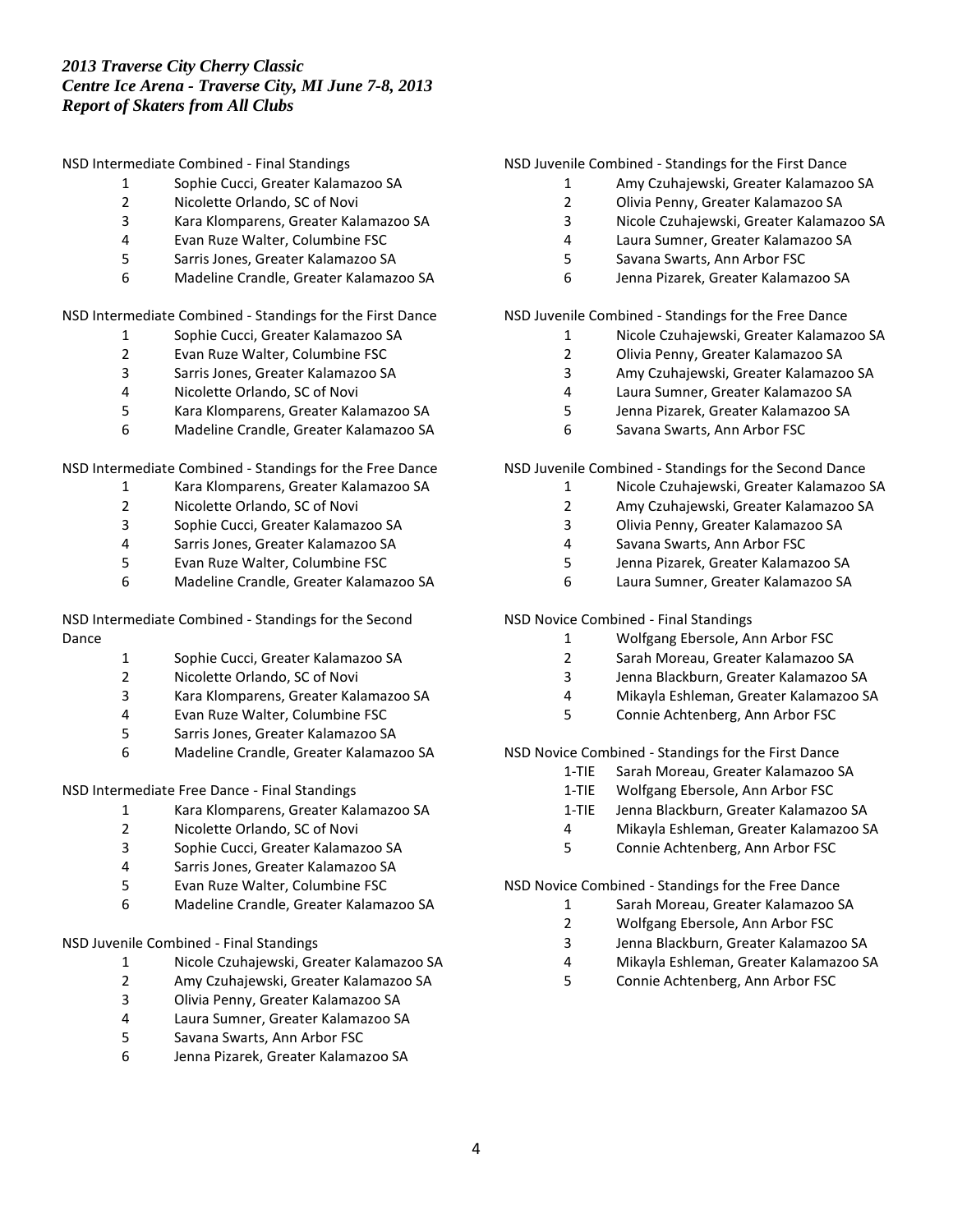NSD Novice Combined - Standings for the Second Dance

- Wolfgang Ebersole, Ann Arbor FSC
- Jenna Blackburn, Greater Kalamazoo SA
- Sarah Moreau, Greater Kalamazoo SA
- Mikayla Eshleman, Greater Kalamazoo SA
- Connie Achtenberg, Ann Arbor FSC

NSD Novice Free Dance - Final Standings

- Sarah Moreau, Greater Kalamazoo SA
- Wolfgang Ebersole, Ann Arbor FSC
- Jenna Blackburn, Greater Kalamazoo SA
- Mikayla Eshleman, Greater Kalamazoo SA
- Connie Achtenberg, Ann Arbor FSC

NSD PreBronze Pattern Dance - Final Standings

- Sarah Langejans, Greater Kalamazoo SA
- Renae Padgett, Iceland Competitive E...
- Kayleigh O'Connor, Wyandotte FSC

NSD PreBronze Pattern Dance - Standings for the First Dance

- Renae Padgett, Iceland Competitive E...
- 2 Sarah Langejans, Greater Kalamazoo SA<br>3 Kavleigh O'Connor. Wyandotte FSC
- Kayleigh O'Connor, Wyandotte FSC

NSD PreBronze Pattern Dance - Standings for the First Final Round Dance

- Sarah Langejans, Greater Kalamazoo SA
- Renae Padgett, Iceland Competitive E...
- Kayleigh O'Connor, Wyandotte FSC

NSD PreGold Pattern Dance - Final Standings

- Wolfgang Ebersole, Ann Arbor FSC
- Sophie Cucci, Greater Kalamazoo SA
- Cadence Brunzlick, Timberline FSC
- Sarris Jones, Greater Kalamazoo SA
- Mikayla Eshleman, Greater Kalamazoo SA
- Connie Achtenberg, Ann Arbor FSC

NSD PreGold Pattern Dance - Standings for the First Dance

- Wolfgang Ebersole, Ann Arbor FSC
- Cadence Brunzlick, Timberline FSC
- Sophie Cucci, Greater Kalamazoo SA
- Sarris Jones, Greater Kalamazoo SA
- Connie Achtenberg, Ann Arbor FSC
- Mikayla Eshleman, Greater Kalamazoo SA

NSD PreGold Pattern Dance - Standings for the First Final Round Dance

- Sophie Cucci, Greater Kalamazoo SA
- Wolfgang Ebersole, Ann Arbor FSC
- Mikayla Eshleman, Greater Kalamazoo SA
- Sarris Jones, Greater Kalamazoo SA
- Cadence Brunzlick, Timberline FSC
- Connie Achtenberg, Ann Arbor FSC

NSD Preliminary Pattern Dance - Group A - Final Standings

- Addyson Luke, Greater Kalamazoo SA
- Elizabeth Mumby, Greater Kalamazoo SA
- Laina Heydens, Suburban Ice Macomb
- Cenedra Hawn, Greater Kalamazoo SA
- Jesse Laginess, Dearborn FSC
- Lexie Lafata, Lakeland FSC
- Shannon O'Connor, Wyandotte FSC
- Riley Shore, Wyandotte FSC

NSD Preliminary Pattern Dance - Group A - Standings for the First Final Round Dance

- Addyson Luke, Greater Kalamazoo SA
	- Elizabeth Mumby, Greater Kalamazoo SA
	- Laina Heydens, Suburban Ice Macomb
	- Lexie Lafata, Lakeland FSC
	- Jesse Laginess, Dearborn FSC
	- Cenedra Hawn, Greater Kalamazoo SA
	- Shannon O'Connor, Wyandotte FSC
	- Riley Shore, Wyandotte FSC

NSD Preliminary Pattern Dance - Group A - Standings for the First Dance

- Addyson Luke, Greater Kalamazoo SA
- Cenedra Hawn, Greater Kalamazoo SA
- Elizabeth Mumby, Greater Kalamazoo SA
- Jesse Laginess, Dearborn FSC
- Laina Heydens, Suburban Ice Macomb
- Shannon O'Connor, Wyandotte FSC
- Lexie Lafata, Lakeland FSC
- Riley Shore, Wyandotte FSC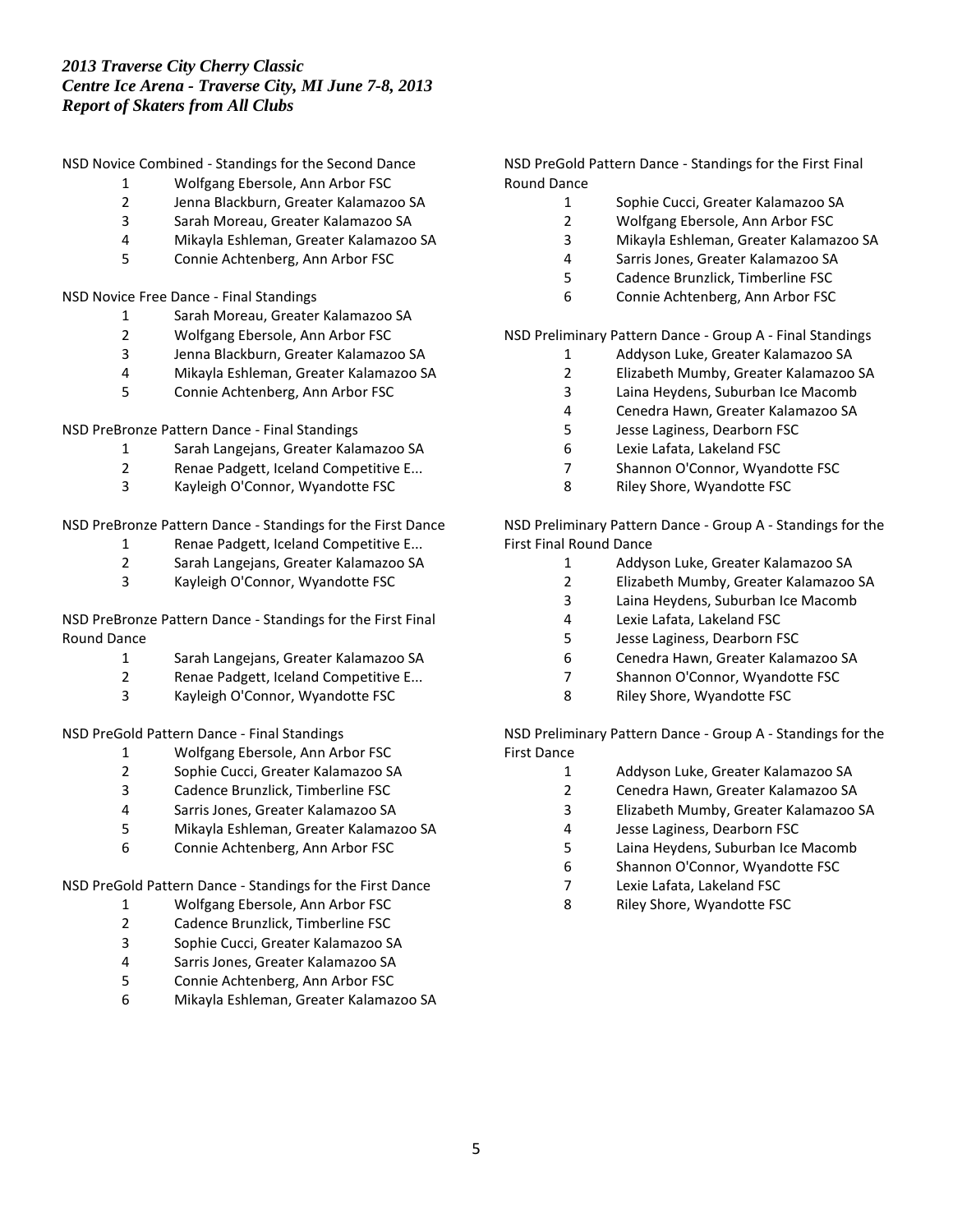- Hannah Oo, Greater Kalamazoo SA
- Mark Sworm, Iceland Competitive E...
- Kendall Hannemann, Greater Kalamazoo
- SA
- Autumn Willsey, Mt Pleasant FSC
- Cate Blair, Greater Kalamazoo SA
- Jalyn Dubois, Greater Kalamazoo SA
- Kate Loope, Greater Kalamazoo SA
- Sophia Verduce, Wyandotte FSC
- Rachel Bigelow, Mt Pleasant FSC

NSD Preliminary Pattern Dance - Group B - Standings for the First Final Round Dance

- Hannah Oo, Greater Kalamazoo SA
- Mark Sworm, Iceland Competitive E...
- Kendall Hannemann, Greater Kalamazoo

SA

- Cate Blair, Greater Kalamazoo SA
	- Autumn Willsey, Mt Pleasant FSC
	- Kate Loope, Greater Kalamazoo SA
	- Rachel Bigelow, Mt Pleasant FSC
	- Jalyn Dubois, Greater Kalamazoo SA
	- Sophia Verduce, Wyandotte FSC

NSD Preliminary Pattern Dance - Group B - Standings for the First Dance

- Mark Sworm, Iceland Competitive E...
- Hannah Oo, Greater Kalamazoo SA
- Kendall Hannemann, Greater Kalamazoo

#### SA

- Autumn Willsey, Mt Pleasant FSC
	- Jalyn Dubois, Greater Kalamazoo SA
	- Sophia Verduce, Wyandotte FSC
	- Cate Blair, Greater Kalamazoo SA
	- Kate Loope, Greater Kalamazoo SA
	- Rachel Bigelow, Mt Pleasant FSC

## NSD PreSilver Pattern Dance - Final Standings

- Olivia Penny, Greater Kalamazoo SA
- Amy Czuhajewski, Greater Kalamazoo SA
- Nicole Czuhajewski, Greater Kalamazoo SA
- Rachel Teets, Dearborn FSC
- Savana Swarts, Ann Arbor FSC

NSD PreSilver Pattern Dance - Standings for the First Dance

- Amy Czuhajewski, Greater Kalamazoo SA
- Olivia Penny, Greater Kalamazoo SA
- Nicole Czuhajewski, Greater Kalamazoo SA
- Rachel Teets, Dearborn FSC
- Savana Swarts, Ann Arbor FSC

NSD PreSilver Pattern Dance - Standings for the First Final Round Dance

- Olivia Penny, Greater Kalamazoo SA
- Amy Czuhajewski, Greater Kalamazoo SA
- Nicole Czuhajewski, Greater Kalamazoo SA
- Rachel Teets, Dearborn FSC
- Savana Swarts, Ann Arbor FSC

### NSD Silver Pattern Dance - Final Standings

- Evan Ruze Walter, Columbine FSC
- Nicolette Orlando, SC of Novi
- Kara Klomparens, Greater Kalamazoo SA
- Kylie Mann, Ann Arbor FSC
- Lindsay Jarger, Skokie Valley SC

## NSD Silver Pattern Dance - Standings for the First Dance

- Nicolette Orlando, SC of Novi
- Evan Ruze Walter, Columbine FSC
- Lindsay Jarger, Skokie Valley SC
- Kara Klomparens, Greater Kalamazoo SA
- Kylie Mann, Ann Arbor FSC

NSD Silver Pattern Dance - Standings for the First Final Round Dance

- Evan Ruze Walter, Columbine FSC
- Kara Klomparens, Greater Kalamazoo SA
- Kylie Mann, Ann Arbor FSC
- Nicolette Orlando, SC of Novi
- Lindsay Jarger, Skokie Valley SC

Open Juvenile Free Skate - Final Standings

- Katlin Watson, Port Huron FSC
- Alyssa Hankins, Port Huron FSC
- Madison Wright, Onyx-suburban SA

Open Juvenile Short Program - Final Standings

- Katlin Watson, Port Huron FSC
- Dana Pizarek, Greater Kalamazoo SA
- Alyssa Hankins, Port Huron FSC
- Kathryn Shaw, Port Huron FSC
- Christine Burke, Alpena FSC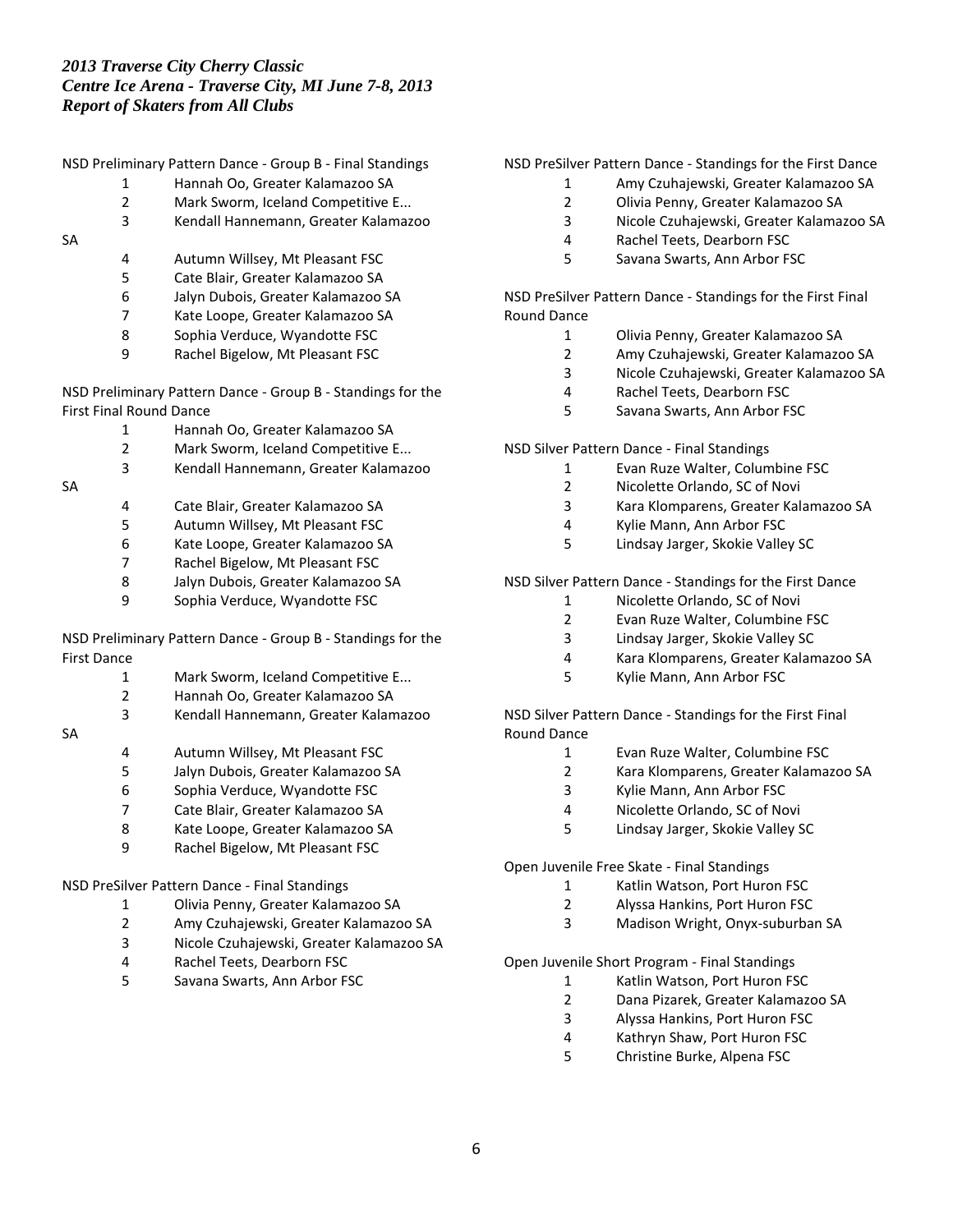Pre-Juvenile CM - Final Standings Grace Vanzanten, Greater Grand Rapids FSC Carmen Nasuti, Fraser FSC Emma Decker, Little Traverse FSC Anna Rossiter, Traverse City FSC Allisa Sigmon, Fraser FSC Phoebe Wojciechowski, Alpena FSC Pre-Juvenile Freeskate - FINAL - Final Standings Angela Doncic, Onyx-Suburban SA Frances Rossiter, Traverse City FSC Grace Vanzanten, Greater Grand Rapids FSC Haley Petz, Lakeland FSC Alexa Lynddrup, Onyx-Suburban SA Charlene Yarema, Onyx- Sububan sA Emma Decker, Little Traverse FSC Carmen Nasuati, Fraser FSC Pre-Juvenile FS - Final Standings 1 Haley Petz, Lakeland FSC<br>2 Alexa Lyndrup, Onyx-subi Alexa Lyndrup, Onyx-suburban SA Carmen Nasuti, Fraser FSC Charlene Yarema, Onyx-suburban SA Hannah Roehrig, Onyx-suburban SA Amy Czuhajewski, Greater Kalamazoo SA Alisha Saile, Garden City FSC Pre-Juvenile FS - Group A - Final Standings Grace Vanzanten, Greater Grand Rapids FSC Angela Doncic, Onyx-suburban SA Frances Rossiter, Traverse City FSC Emma Decker, Little Traverse FSC Sydni Nikolai, Midland FSC Tara Wagh, Lakeland FSC Allisa Sigmon, Fraser FSC

## Pre-Juvenile Jumps - Final Standings

- Alexa Lyndrup, Onyx-suburban SA
- Allisa Sigmon, Fraser FSC
- Carmen Nasuti, Fraser FSC

### Pre-Juvenile Spins - Final Standings

- Charlene Yarema, Onyx-suburban SA
- Charlene Hsiung, Onyx-suburban SA
- Allisa Sigmon, Fraser FSC
- Carmen Nasuti, Fraser FSC
- Morgan Franks, Onyx-suburban SA
- Emily De Haan, Garden City FSC

Pre-Juvenile TT Freeskate - - Final Standings

- Candice Kaars-mulholland, Lakeland FSC
- Grace Linenger, Traverse City FSC
- Jawaher Dabas, Mt Pleasant FSC
- Maddy Jungbluth, Lakeland FSC
- Kayla Patenaude, Onyx-suburban SA
- Kimberly Mckeand, Port Huron FSC
- Emily Taylor, Onyx-suburban SA
- Kayla Runestad, Lakeland FSC
- Emily De Haan, Garden City FSC
- Olivia Tunison, Lakeland FSC Emily Hawks, Port Huron FSC
- 

Pre-Juvenile/Juvenile Showcase - Final Standings

- Kennedy Davenport, Lakeland FSC
	- Jenna Pizarek, Greater Kalamazoo SA
- Preliminary CM Group A Final Standings
	- Haley Marchese, Fraser FSC
	- Kayla Decker, Little Traverse FSC
	- Sophie Hajek, Greater Grand Rapids FSC
	- Sara Nowicke, Onyx-suburban SA
	- Kennedy Dumas, Greater Grand Rapids FSC

Preliminary CM - Group B - Final Standings

- 1 Isabella Dresen, Fraser FSC
- Autumn Willsey, Mt. Pleasant FSC
- Julia Sauer, Greater Grand Rapids FSC
- Grace Linenger, Traverse City FSC
- Nina Caruso
- Elizabeth Pahl, Traverse City FSC

Preliminary CM - Group C - Final Standings

- Samantha Schermerhorn, Traverse City FSC
- Jawaher Dabas, Mt Pleasant FSC
- Emma Ockerman, Onyx-suburban SA
- Chelsea Smigelski, Alpena FSC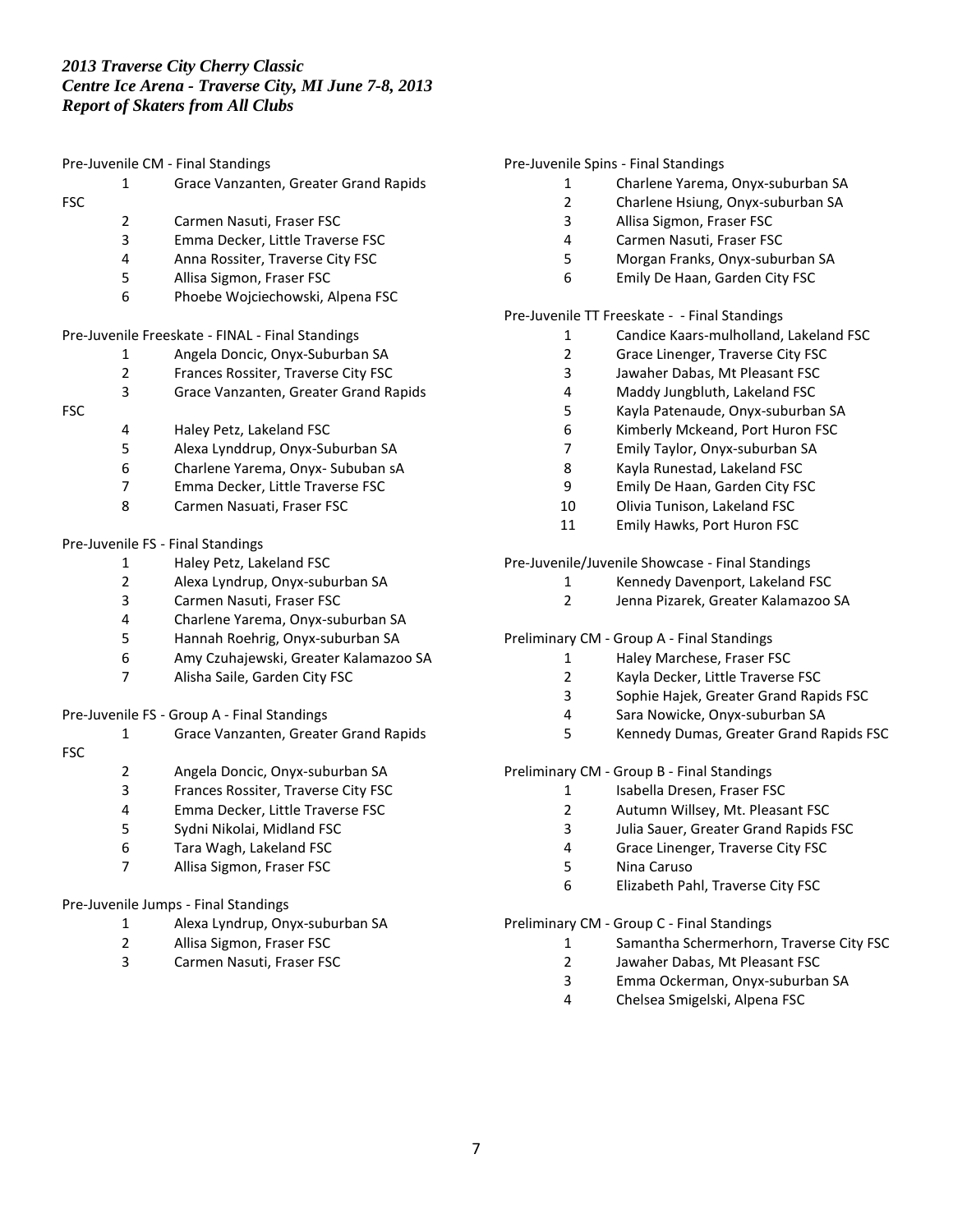Preliminary Free Skate - Group B - Final Standings

- Hailee Blaski, Lansing SC
- Kayla Decker, Little Traverse FSC
- Isabella Dresen, Fraser FSC
- Nina Caruso, Fraser FSC
- Charlotte Stone, St Clair Shores FSC

### Preliminary FS - Group A - Final Standings

- Charlene Hsiung, Onyx-Suburban SA
- Emily Saari, Onyx-Suburban SA
- Kennedy Dumas, Greater Grand Rapids FSC
- Anna Rossiter, Traverse City FSC
- Sophie Hajek, Greater Grand Rapids FS
- Haley Marchese, Fraser FSC

Preliminary Jumps - Group A - Final Standings

- Haley Marchese, Fraser FSC
- Emily Saari, Onyx-suburban SA
- Avery Wieczorek, Onyx-suburban SA
- Briley Socha, Onyx-suburban SA
- Molly Evans, Onyx-suburban SA

## Preliminary Jumps - Group B - Final Standings

- Claire Jennings, Onyx-suburban SA
- Charlotte Stone, St Clair Shores FSC
- Nina Caruso, Fraser FSC
- Isabella Dresen, Fraser FSC
- Chelsea Smigelski, Alpena FSC
- Elizabeth Pahl, Traverse City FSC

### Preliminary Limited Free Skate - Final Standings

- 1 Isabel Holloway, Lakeland FSC
- Natalie Orlando, SC of Novi
- Samantha Schermerhorn, Traverse City FSC
- Claire Jennings, Onyx-suburban SA
- Avery Wieczorek, Onyx-suburban SA
- Hunter Petz, Lakeland FSC
- Julia Sauer, Greater Grand Rapids FSC
- Sara Nowicke, Onyx-suburban SA

## Preliminary Showcase - Final Standings

- Samantha Bartolotta, Onyx-suburban SA
- Lindsey Lengel, Onyx-suburban SA
- Samantha Reeves, Onyx-suburban SA
- Rachel Bigelow, Mt Pleasant FSC
- Hanna Fussman, Mt Pleasant FSC

#### Preliminary Spin - Final Standings

- Sara Nowicke, Onyx-suburban SA
- Chelsea Smigelski, Alpena FSC
- Isabella Dresen, Fraser FSC
- Rachel Bigelow, Mt Pleasant FSC
- Emily Taylor, Onyx-suburban SA
- Angelica Alexopoulos, Suburban Ice

### Macomb

- Nina Caruso, Fraser FSC
- Kathryn Yatooma, Onyx-suburban SA
- Emma Ockerman, Onyx-suburban SA

Preliminary TT Free Skate - Group A - Final Standings

- Ainslie Vanneste, Onyx-suburban SA
- Alyea Rourke, Onyx-suburban SA
- Amelia Jaworski, Traverse City FSC
- Sara Schermerhorn, Traverse City FSC
- Addison Coyle, SC of Novi
- Ava Zarewych, Onyx-suburban SA
- Jasmine Wang, Onyx-suburban SA

### Preliminary TT Free Skate - Group D - Final Standings

- Autumn Willsey, Mt Pleasant FSC
- Sydney Van Arsdalen, Onyx-suburban SA
- Samantha Reeves, Onyx-suburban SA
- Katie Staffen, St Clair Shores FSC
- Evalina Samoylov, Lakeland FSC
- Grace Bogart, Traverse City FSC
- Elizabeth Pahl, Traverse City FSC

Preliminary TT Freeskate - Group B - Final Standings

- Hannah Oo, Greater Kalamazoo SA
- Molly Evans, Onyx-suburban SA
- Kathryn Yatooma, Onyx-suburban SA
- Rachel Bigelow, Mt Pleasant FSC
- Francesca Schena, Onyx-suburban SA
- Kaitlyn Sabo, Onyx-suburban SA
- Cynthia Kaars-mulholland, Lakeland FSC

Preliminary TT Freeskate - Group C - Final Standings

- Maia Zienert, Lakeland FSC
- Gabrielle Tuson, Lakeland FSC
- Alyse Gastmeier, Onyx-suburban SA
- Emily Peirce, Greater Grand Rapids FSC
- Lindsey Lengel, Onyx-suburban SA
- Amanda Yuran, Onyx-suburban SA
- Katia Childs, Traverse City FSC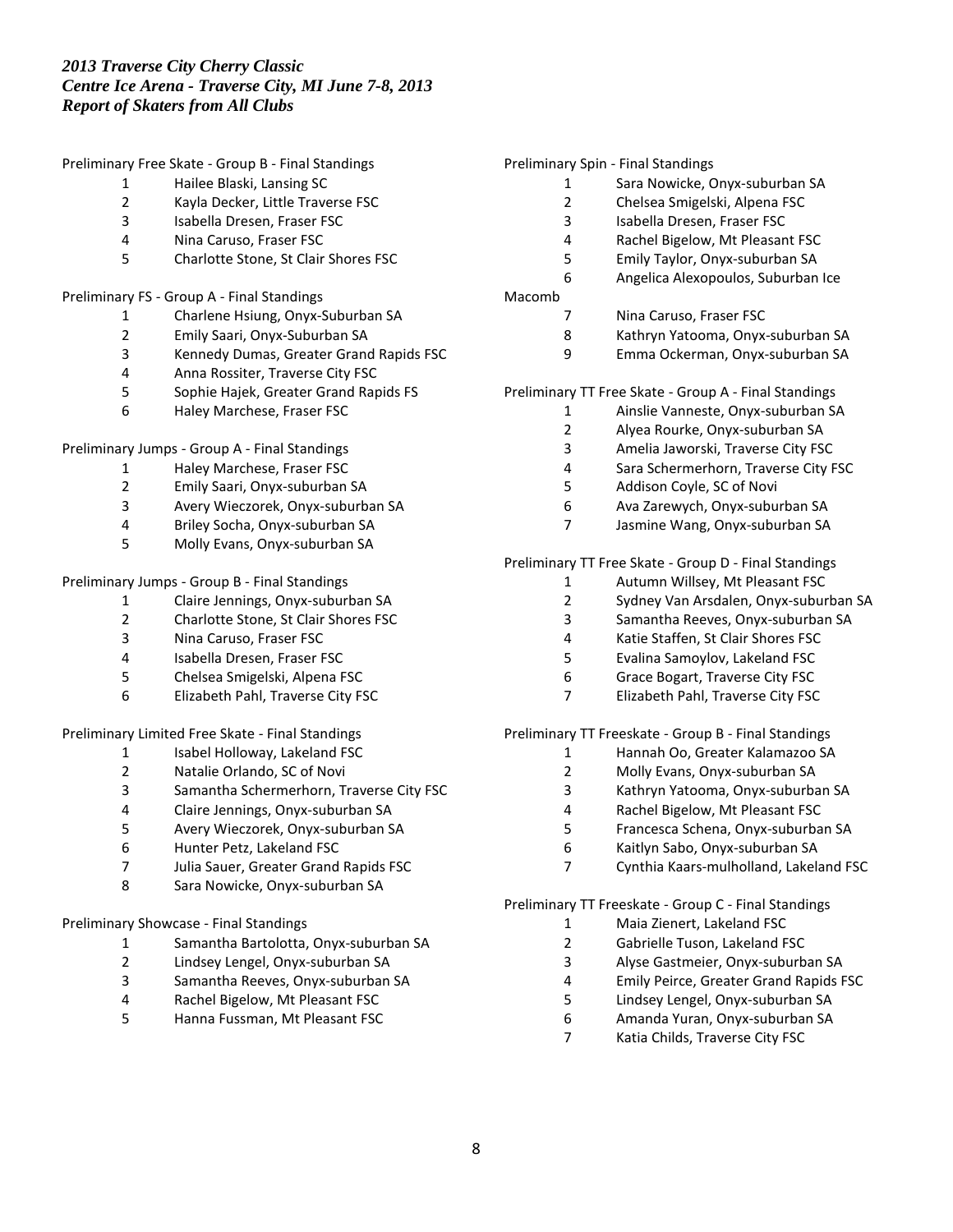|            |                | Preliminary TT Freeskate - Group E - Final Standings      |
|------------|----------------|-----------------------------------------------------------|
|            | 1              | Madison Goldman, Greater Grand Rapids                     |
| <b>FSC</b> |                |                                                           |
|            | 2              | Emma Ockerman, Onyx-suburban SA                           |
|            | 3              | Angelica Alexopoulos, Suburban Ice                        |
| Macomb     |                |                                                           |
|            | 4              | Hanna Fussman, Mt Pleasant FSC                            |
|            | 5              | Samantha Bartolotta, Onyx-suburban SA                     |
|            | 6              | Christina Conte, Lakeland FSC                             |
|            | 7              | Emma Cunningham, Onyx-suburban SA                         |
|            |                | Pre-Preliminary TT Free Skate - Group A - Final Standings |
|            | 1              | Lily Ackerman, Onyx-suburban SA                           |
|            | $\overline{2}$ | Josephine Billings, Lansing SC                            |
|            | 3              | Zoe Pizzuti, Onyx-Suburban SA                             |
|            | 4              | Kailey Jungbluth, Lakeland FSC                            |
|            | 5              | Addyson Luke, Greater Kalamazoo SA                        |
|            | 6              | Anna Haisenleder, Suburban Ice Macomb                     |
|            |                | Pre-Preliminary CM - Group B - Final Standings            |
|            | 1              | Hannah Oo, Greater Kalamazoo SA                           |
|            | 2              | Rachel Bigelow, Mt Pleasant FSC                           |
|            | 3              | Reese Meyering, Greater Grand Rapids FSC                  |
|            | 4              | Emily Peirce, Greater Grand Rapids FSC                    |
|            | 5              | Francesca Schena, Onyx-suburban SA                        |
|            | 6              | Mia Amodeo, Lake Effect FSC                               |
|            | 7              | Katia Childs, Traverse City FSC                           |
|            | 8              | Isabelle Jaworski, Traverse City FSC                      |
|            | 9              | Zeynep Sue Jozwiak, Alpena FSC                            |
|            | 10             | Elson Willsey, Mt Pleasant FSC                            |
|            |                | Pre-Preliminary CM - Group C - Final Standings            |
|            | 1              | Samantha Bartolotta, Onyx-suburban SA                     |
|            | 2              | Emily Taylor, Onyx-suburban SA                            |
|            | 3              | Samantha Reeves, Onyx-suburban SA                         |
|            | 4              | Madison Goldman, Greater Grand Rapids                     |
| <b>FSC</b> |                |                                                           |
|            | 5              | Grace Bogart, Traverse City FSC                           |
|            | 6              | Emily Straub, Greater Grand Rapids FSC                    |
|            | 7              | Hanna Fussman, Mt Pleasant FSC                            |
|            | 8              | Grace Freds, Traverse City FSC                            |
|            | 9              | Emma Cunningham, Onyx-suburban SA                         |
|            |                |                                                           |

Pre-Preliminary Compulsory Moves - Group A - Final **Standings** 

- Abigail Hiler, Traverse City FSC
- Molly Evans, Onyx-suburban SA
- Carlina Hermiz, Greater Grand Rapids FSC
- Bayleigh Cole, Greater Grand Rapids FSC
- Amelia Jaworski, Traverse City FSC
- Sara Schermerhorn, Traverse City FSC
- Josephine Billings, Lansing SC

## Pre-Preliminary FS - Final Standings

- Briley Socha, Onyx-Suburban SA
- Megan Ulewicz, Onyx-Suburban SA
- Baileigh Cole
- Reece Meyering
- Selina George, SC of Novi
- Claire Szwabowski, SC of Novi
- Paige McCollister, Midland FSC
- Alexis Micunek, Traverse City FSC
- Mackenzie Magliocco, SC of Novi

Pre-Preliminary Jumps - Final Standings

- Kathryn Yatooma, Onyx-suburban SA
- Alyea Rourke, Onyx-suburban SA
- Emma Ockerman, Onyx-suburban SA
- Katie Staffen, St Clair Shores FSC
- Hanna Merrithew, Traverse City FSC

## Pre-Preliminary Limited - Group B - Final Standings

- Corinne Fereshetian, SC of Novi
- Emily Straub, Greater Grand Rapids FSC
- Isabelle Jaworski, Traverse City FSC
- Grace Freds, Traverse city FSC

Pre-Preliminary Limited Group A - Final Standings

- Abigail Hrobsky, Lakeland FSC
- Abigail Hiler, Traverse City FSC
- Aubrey Williams, Alpine Edge FSC
- Carlina Hermiz, Greater Grand Rapids FSC
- Sophia Verduce, Wyandotte FSC

Pre-Preliminary Showcase - Final Standings

- Francesca Schena, Onyx-suburban SA
- Elson Willsey, Mt Pleasant FSC
- Kathryn Yatooma, Onyx-suburban SA
- Libby Gorman, Traverse City FSC
- Emma Cunningham, Onyx-suburban SA
- Mia Amodeo, Lake Effect FSC
- Grace Freds, Traverse City FSC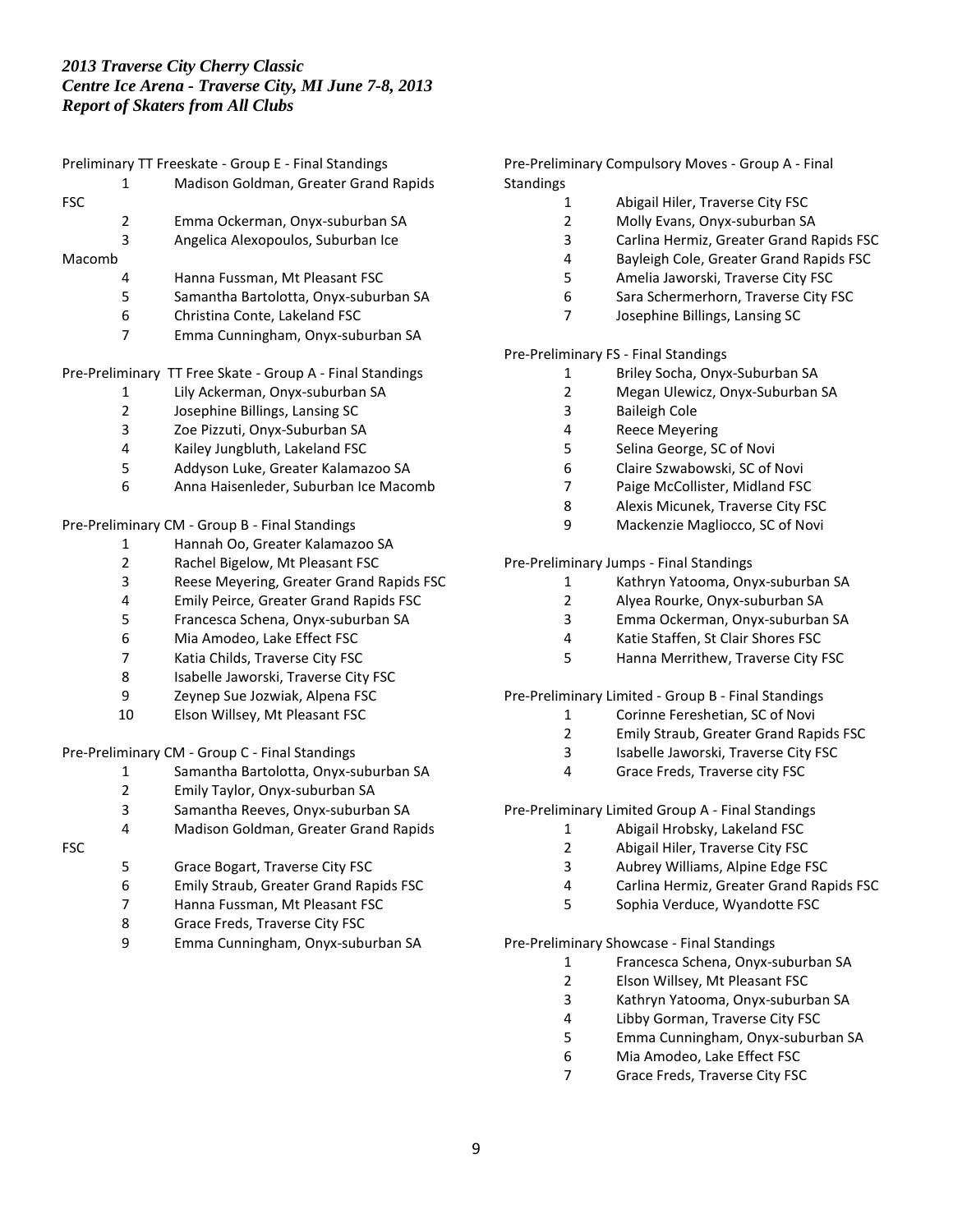### Pre-Preliminary Spins - Final Standings

- Lily Ackerman, Onyx-suburban SA
- Zeynep Sue Jozwiak, Alpena FSC
- 3 Sophia Verduce, Wyandotte FSC<br>4 Amanda Yuran, Onyx-suburban S
- Amanda Yuran, Onyx-suburban SA
- Sydney Van Arsdalen, Onyx-suburban SA
- Emma Cunningham, Onyx-suburban SA
- Libby Gorman, Traverse City FSC

Pre-Preliminary Spins - Group A - Final Standings

- Jasmine Wang, Onyx-suburban SA
- Alyea Rourke, Onyx-suburban SA
- Ainslie Vanneste, Onyx-suburban SA
- Sydney Upton, Fraser FSC
- Victoria Reyna Rodriguez, Fraser FSC
- Sara Nitschke, Mt Pleasant FSC
- Anna Haisenleder, Suburban Ice Macomb

Pre-Preliminary TT Free Skate - Group B - Final Standings

- Zeynep Sue Jozwiak, Alpena FSC
- Ashlyn Muirhead, Onyx-suburban SA
- 3 Taylor Metz, Traverse City FSC<br>4 Elson Willsey, Mt Pleasant FSC
- Elson Willsey, Mt Pleasant FSC
- Luke Salata, Traverse City FSC
- Paige Rosema, Traverse City FSC

Pre-Preliminary TT Free Skate - Group C - Final Standings

- Rachelle Deng, Onyx-suburban SA
- Grace Keiser, North Star FSA
- Heleyna Tucker, Midland FSC
- Abigail Budd, Lakeland FSC
- Mia Amodeo, Lake Effect FSC
- Alina Alam, Midland FSC
- Hanna Merrithew, Traverse City FSC

## Senior Jumps - Final Standings

Sara Serota, Onyx-suburban SA

## Senior Spin - Final Standings

Sara Serota, Onyx-suburban SA

# Senior TT Freeskate - Final Standings

Sara Serota, Onyx-suburban SA

# Snowplow Sam Compulsory Moves - Final Standings

- Gabriella Buono, Onyx-suburban SA
- Snowplow Sam FS Final Standings
	- 1-TIE Ntalie Masse, Traverse City FSC
	- 1-TIE Gabrielle Buono, Onyx-Suburban SA